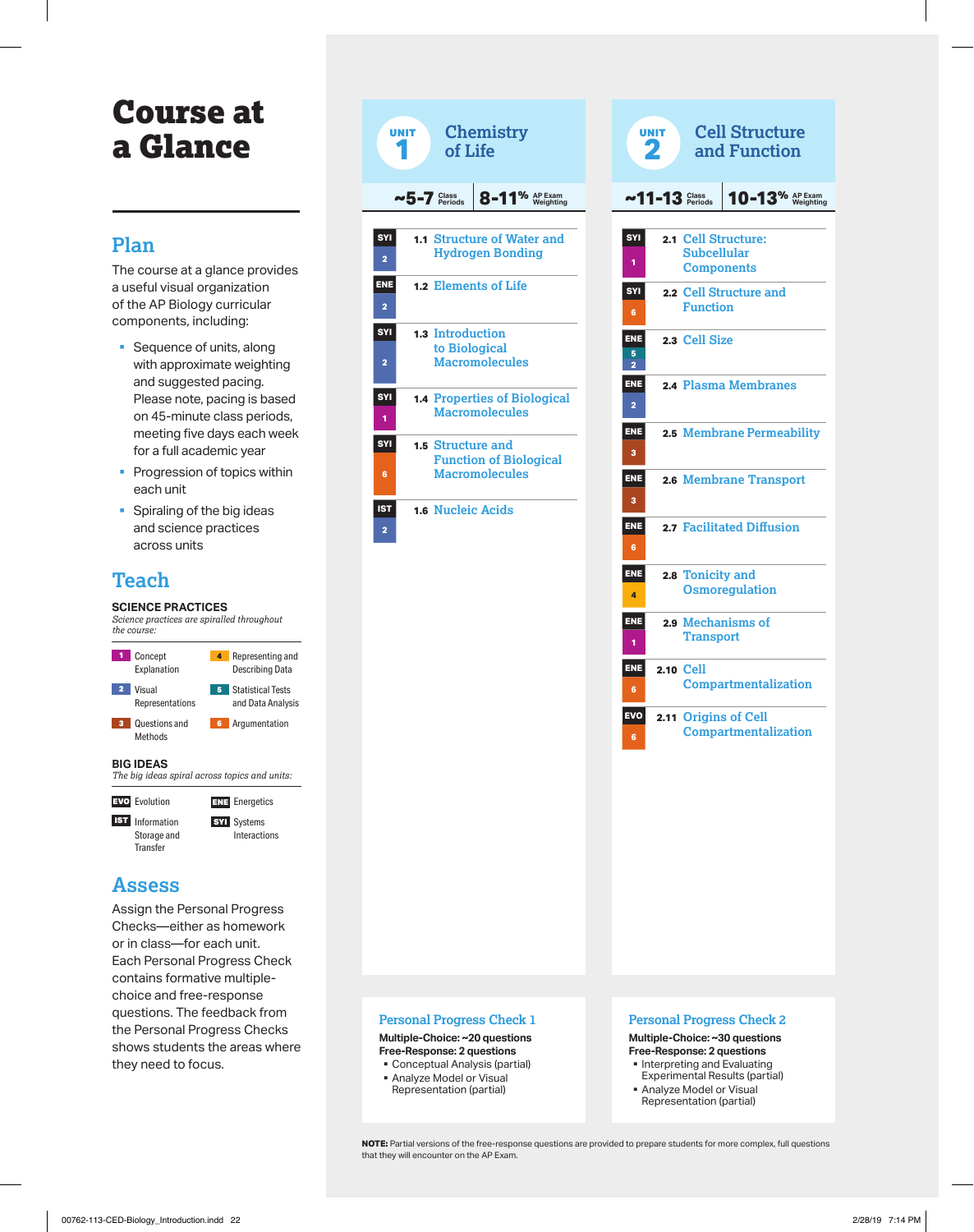





## **Personal Progress Check 3**

#### **Multiple-Choice: ~20 questions Free-Response: 2 questions**

- § Interpreting and Evaluating Experimental Results with Graphing (partial)
- § Scientific Investigation (partial)

## **Personal Progress Check 4**

## **Multiple-Choice: ~25 questions**

- **Free-Response: 2 questions** • Interpreting and Evaluating
- Experimental Results (partial) § Analyze Data

## **Personal Progress Check 5**

#### **Multiple-Choice: ~25 questions Free-Response: 2 questions**

- § Interpreting and Evaluating Experimental Results with Graphing
- § Conceptual Analysis

**NOTE:** Partial versions of the free-response questions are provided to prepare students for more complex, full questions that they will encounter on the AP Exam.